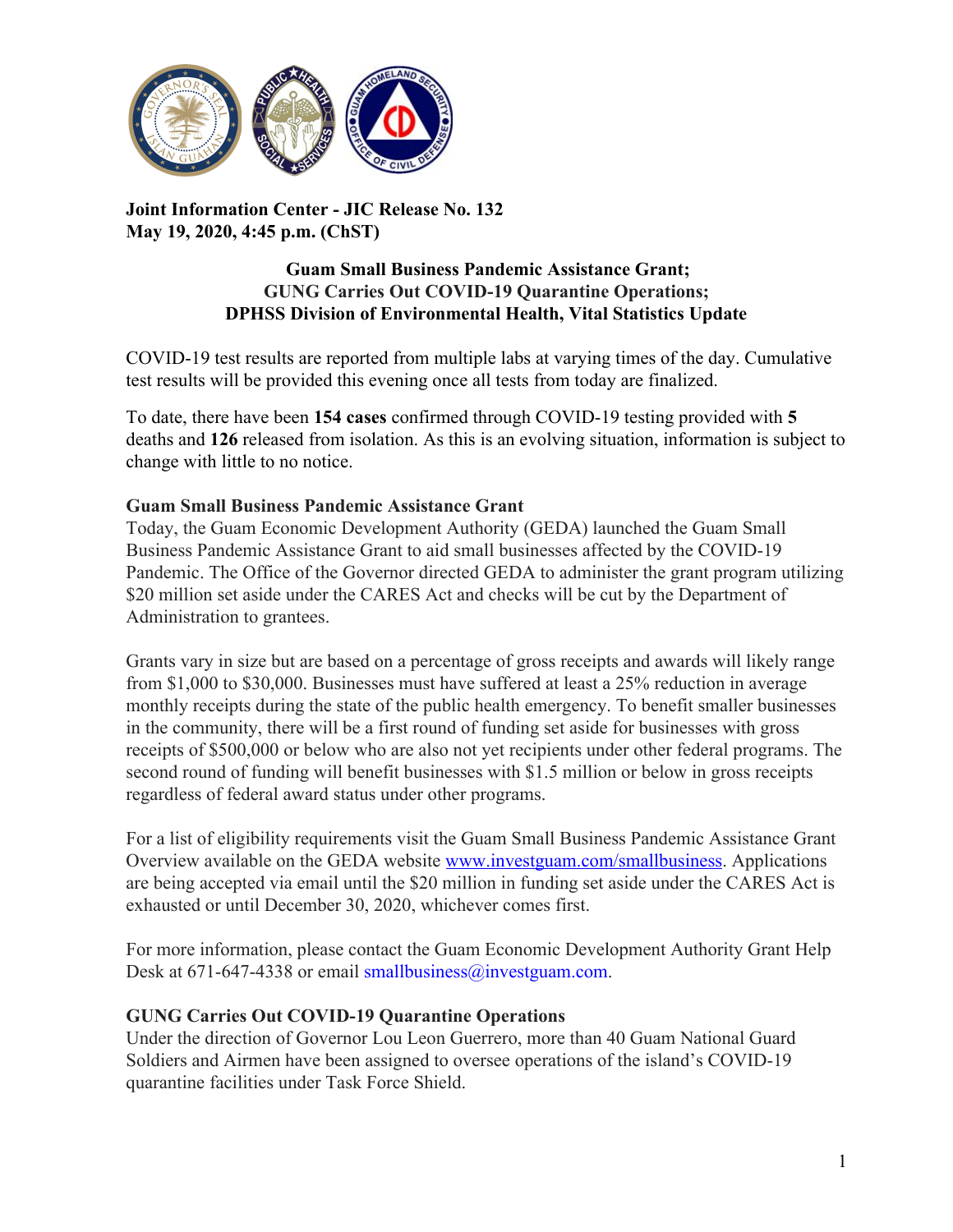Task Force Shield will be responsible for receiving passengers after they are screened at the airport by Department of Public Health and Social Services (DPHSS) personnel; coordinating logistics regarding passenger reception, lodging assignments and accommodations, including quality-of-life needs; and luggage transport to sites.

### **Office of Vital Statistics Requires Appointments for Birth, Marriage Certificates**

To adhere to Governor Leon Guerrero's order for mandatory social distancing of at least six feet in the workplace, the Office of Vital Statistics (OVS) of the DPHSS is requiring clients to make an appointment to obtain copies of birth certificates, marriage certificates, and marriage licenses. Clients can still walk-in to the office to obtain a death certificate.

The OVS is requesting that all birthing facilities provide a phone number of one or both parents when registering new birth certificates so that OVS staff can notify them when the birth certificates are ready and to make an appointment so that they can pick them up. This will reduce the number of clients visiting the office and limit the number of people waiting in line for services at any one time.

OVS is located on the first floor, west side of the Ran-Care Building on 761 South Marine Corps Drive across from National Office Supply in Tamuning. Face coverings are required before entering. If you have any questions, please contact Maria Quinata at 727-5246 or 638-4508/9 or via email at [maria.quinata@dphss.guam.gov.](mailto:maria.quinata@dphss.guam.gov)

#### **Re-Opening of the Division of Environmental Health's Processing Center Section**

The DPHSS Division of Environmental Health's Processing Center Section (PCS), which issues Health Certificates, will begin limited operation starting Thursday, May 21, 2020. PCS will be operating at its temporary site at the Guam Environmental Public Health Laboratory (mosquito lab) in Dededo. The hours of operation are 9 a.m. to 4 p.m., Monday through Friday.

To manage the approximately 7,000 individuals who are waiting to submit their applications for new or renewed Health Certificates and/or to attend the Food Safety Course, PCS will operate in phases. During Phase 1, the focus will be on (a) individuals seeking a **new** Health Certificate for employment at regulated establishments approved to operate during Pandemic Condition of Readiness 2, which are food facilities, dry-cleaners and Laundromat, and certain cosmetic establishments, and (b) individuals who possess an Interim Health Certificate and waiting to pass the food safety course. The acceptance of applications from interested individuals, during Phase 1, will only be done during scheduled dates, which will be based on the last name of the applicant.

In Phase 2, PCS will expand its operation by accepting applications for individuals seeking to **renew** their Health Certificates in food facilities, dry-cleaners and laundromat, and certain cosmetic establishments. These expired or expiring Health Certificates will remain valid during Phase 1. During Phase 3, Health Certificate applications for all other categories will be accepted. The public will be notified in advance when PCS transitions from one phase to the next.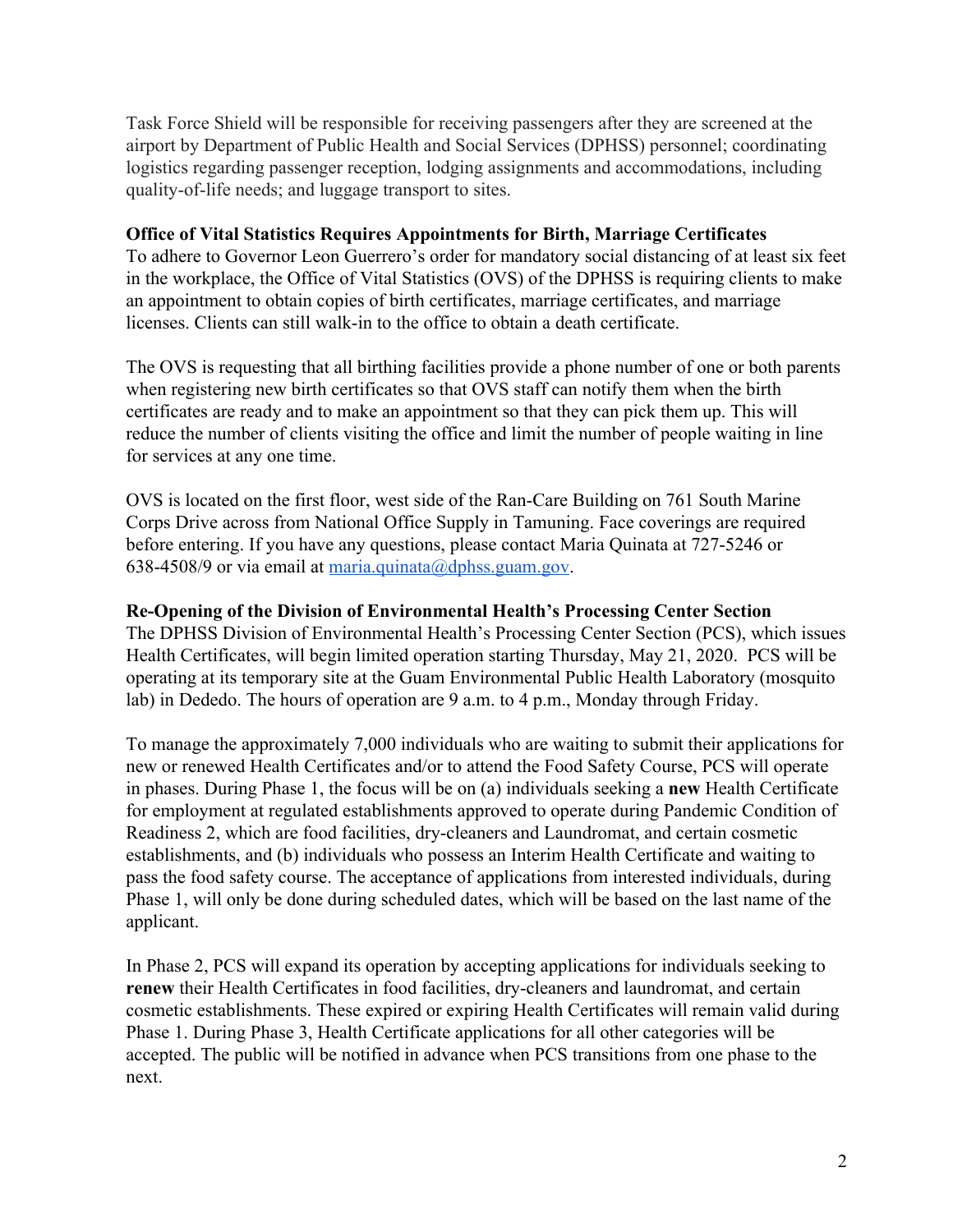# **PHASE 1**

A. Individuals seeking a Health Certificate for employment at food facilities, dry-cleaners, Laundromats, and cosmetic establishments will be processed in groups as determined by their last names in alphabetical order.

| <b>LAST NAMES STARTING</b><br>WITH THE FOLLOWING | <b>DATES WHEN APPLICATIONS</b><br><b>ARE ACCEPTED</b> |
|--------------------------------------------------|-------------------------------------------------------|
| $AA - AI$                                        | May 21, 2020                                          |
| $AJ - AT$                                        | May 22, 2020                                          |
| $AU - BL$                                        | May 26, 2020                                          |
| $BM - CA$                                        | May 27, 2020                                          |
| $CB - CR$                                        | May 28, 2020                                          |
| $CS - DE$                                        | May 29, 2020                                          |
| $DF - EZ$                                        | June 1, 2020                                          |
| $FA-GA$                                          | June 2, 2020                                          |
| $GB - IN$                                        | June 3, 2020                                          |
| $IO - KE$                                        | June 4, 2020                                          |
| $KF - LE$                                        | June 5, 2020                                          |
| $LF - MA$                                        | June 8, 2020                                          |
| $MB - MU$                                        | June 9, 2020                                          |
| $MV - OP$                                        | June 10, 2020                                         |
| $OQ - PE$                                        | June 11, 2020                                         |
| $PF - RA$                                        | June 12, 2020                                         |
| $RB - RU$                                        | June 15, 2020                                         |
| $RV - SA$                                        | June 16, 2020                                         |
| $SB - SO$                                        | June 17, 2020                                         |
| $SM - TH$                                        | June 18, 2020                                         |
| $TI - UY$                                        | June 19, 2020                                         |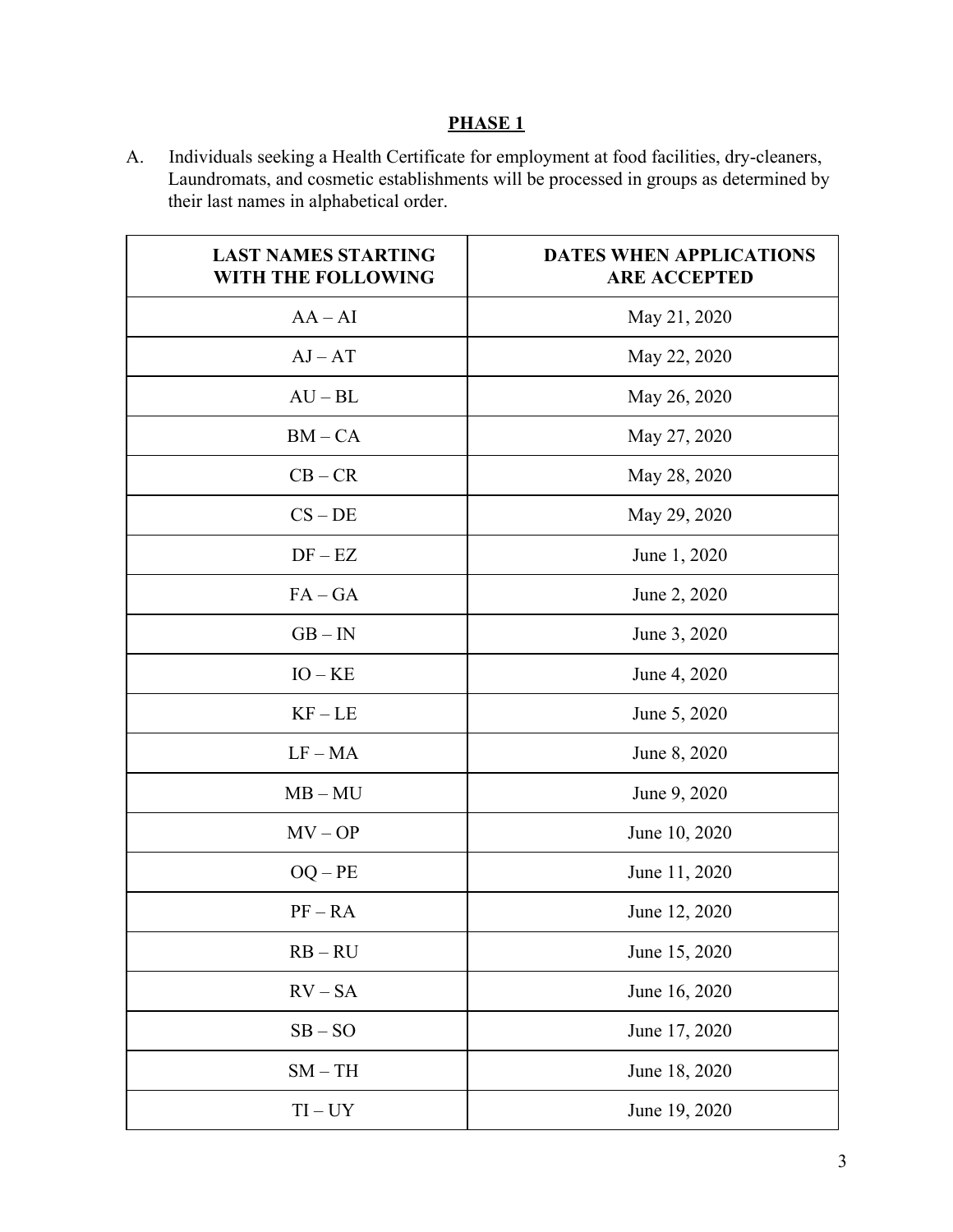| $UZ - ZH$                                                                                        | June 22, 2020                                                                                                                               |
|--------------------------------------------------------------------------------------------------|---------------------------------------------------------------------------------------------------------------------------------------------|
| "OPEN APPLICATION" for the<br>first 60-75 applicants who missed<br>their respective dates above. | To continue indefinitely until the<br>number of applicants become<br>manageable $(< 50$ applications received<br>for two consecutive days). |

Applications from individuals who are seeking to apply for a Health Certificate on days that they are not scheduled, or for categories not currently approved (tattoo shops, institutional facilities, and massage establishments), will not be accepted.

Furthermore, individuals currently employed at food facilities without a Health Certificate, as it was authorized by the Department on April 8, 2020, will need to apply for a Health Certificate during their respective scheduled date as the waiver has now been canceled. Health Certificate application and instructions are available online at

[http://dphss.guam.gov/division-of-environmental-health/.](http://dphss.guam.gov/division-of-environmental-health/) Applicants are encouraged to download and complete the application before arriving to PCS.

The fee is still \$25 (\$10 for the Health Certificate and \$15 for the test) and applicants are encouraged to bring the exact amount if payment is by cash. Currently only cash and check are accepted, credit card payment is not possible at this time.

B. "Interim Food Safety Health Certificate Training Courses," which were scheduled from March 16, 2020 thru April 17, 2020 but later cancelled, have been rescheduled; however only the test will be administered. Study manual, which was previously issued, and the course presentation are available online from DPHSS website[:](http://dphss.guam.gov/deh-studymanual/) [http://dphss.guam.gov/deh-studymanual/.](http://dphss.guam.gov/deh-studymanual/) Below is the rescheduled date for testing.

| <b>TESTING DATES FOR CANCELLED</b><br><b>INTERIM FOOD SAFETY HEALTH CERTIFICATE TRAINING COURSE</b> |                         |                                     |  |
|-----------------------------------------------------------------------------------------------------|-------------------------|-------------------------------------|--|
|                                                                                                     |                         |                                     |  |
| <b>ORIGINAL DATE</b>                                                                                | <b>RESCHEDULED DATE</b> | <b>RESCHEDULED TIME</b>             |  |
| March 17, 2020                                                                                      | June 1, 2020            | $9:30$ AM $- 10:30$ AM              |  |
| March 18, 2020                                                                                      | June 1, 2020            | $11:00$ AM $- 12:00$ PM             |  |
| March 19, 2020                                                                                      | June 1, 2020            | $1:00$ PM $- 2:00$ PM               |  |
| March 20, 2020                                                                                      | June 1, 2020            | $2:30 \text{ PM} - 3:30 \text{ PM}$ |  |
| March 23, 2020                                                                                      | June 1, 2020            | $4:00 \text{ PM} - 5:00 \text{ PM}$ |  |
| March 24, 2020                                                                                      | June 3, 2020            | $9:30$ AM $- 10:30$ AM              |  |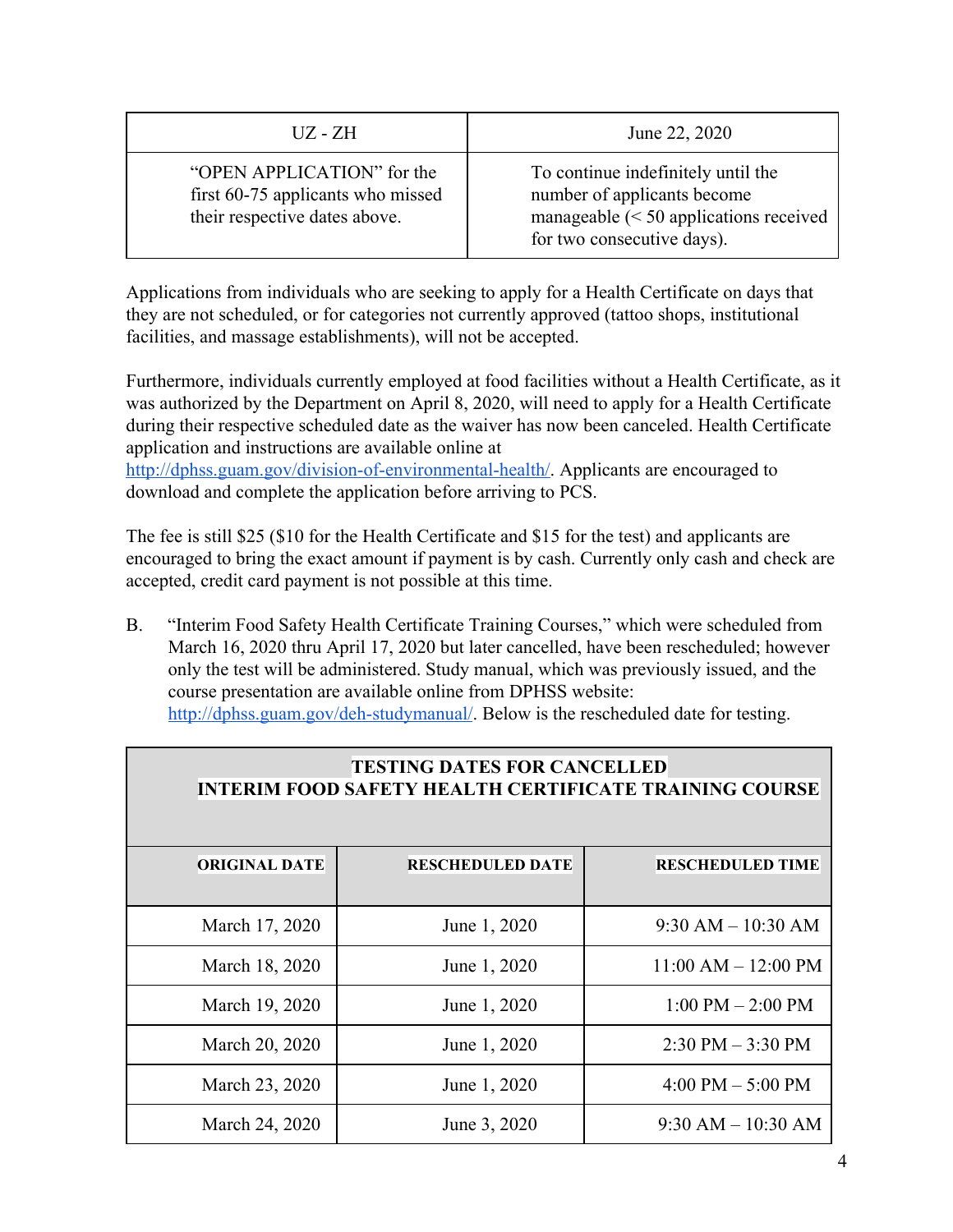| March 25, 2020 | June 3, 2020 | $11:00$ AM $- 12:00$ PM |
|----------------|--------------|-------------------------|
| March 26, 2020 | June 3, 2020 | $1:00$ PM $- 2:00$ PM   |
| March 27, 2020 | June 3, 2020 | $2:30$ PM $-3:30$ PM    |
| March 30, 2020 | June 3, 2020 | 4:00 PM $-$ 5:00 PM     |
| March 31, 2020 | June 4, 2020 | $9:30$ AM $- 10:30$ AM  |
| April 1, 2020  | June 4, 2020 | $11:00$ AM $- 12:00$ PM |
| April 2, 2020  | June 4, 2020 | $1:00$ PM $- 2:00$ PM   |
| April 3, 2020  | June 4, 2020 | $2:30$ PM $-3:30$ PM    |
| April 6, 2020  | June 4, 2020 | 4:00 PM $-$ 5:00 PM     |
| April 7, 2020  | June 5, 2020 | $9:30$ AM $- 10:30$ AM  |
| April 8, 2020  | June 5, 2020 | $11:00$ AM $- 12:00$ PM |
| April 9, 2020  | June 5, 2020 | $1:00$ PM $- 2:00$ PM   |
| April 10, 2020 | June 5, 2020 | $2:30$ PM $-3:30$ PM    |
| April 13, 2020 | June 5, 2020 | 4:00 PM $-$ 5:00 PM     |
| April 14, 2020 | June 8, 2020 | $9:30$ AM $- 10:30$ AM  |
| April 15, 2020 | June 8, 2020 | $11:00$ AM $- 12:00$ PM |
| April 16, 2020 | June 8, 2020 | $1:00$ PM $- 2:00$ PM   |
| April 17, 2020 | June 8, 2020 | $2:30$ PM $-3:30$ PM    |

- C. For renewing applicants who were scheduled to attend the "Refresher Food Safety Health Certificate Training Course" during the period of March 16, 2020 to April 24, 2020, their certificates will continue to be valid until further notice.
- D. Permanent Health Certificates of all other categories that had expired since February 16, 2020, or will be expiring soon, will continue to be valid until further notice.

Only scheduled applicants will be allowed to enter the facility and they must bring their own pencil. Family, friends, or children accompanying the applicant will not be allowed to enter. Applicants who are feeling ill or experiencing any COVID-19 like symptoms are not to enter the premises. Wearing of face masks will be mandatory and social distancing will be implemented. Applicants needing special accommodations must call 300-9579 at least 2 days prior to their scheduled date. Applicants are also encouraged to dress appropriately for the weather as the waiting area will be in the parking lot of Guam Environmental Public Health